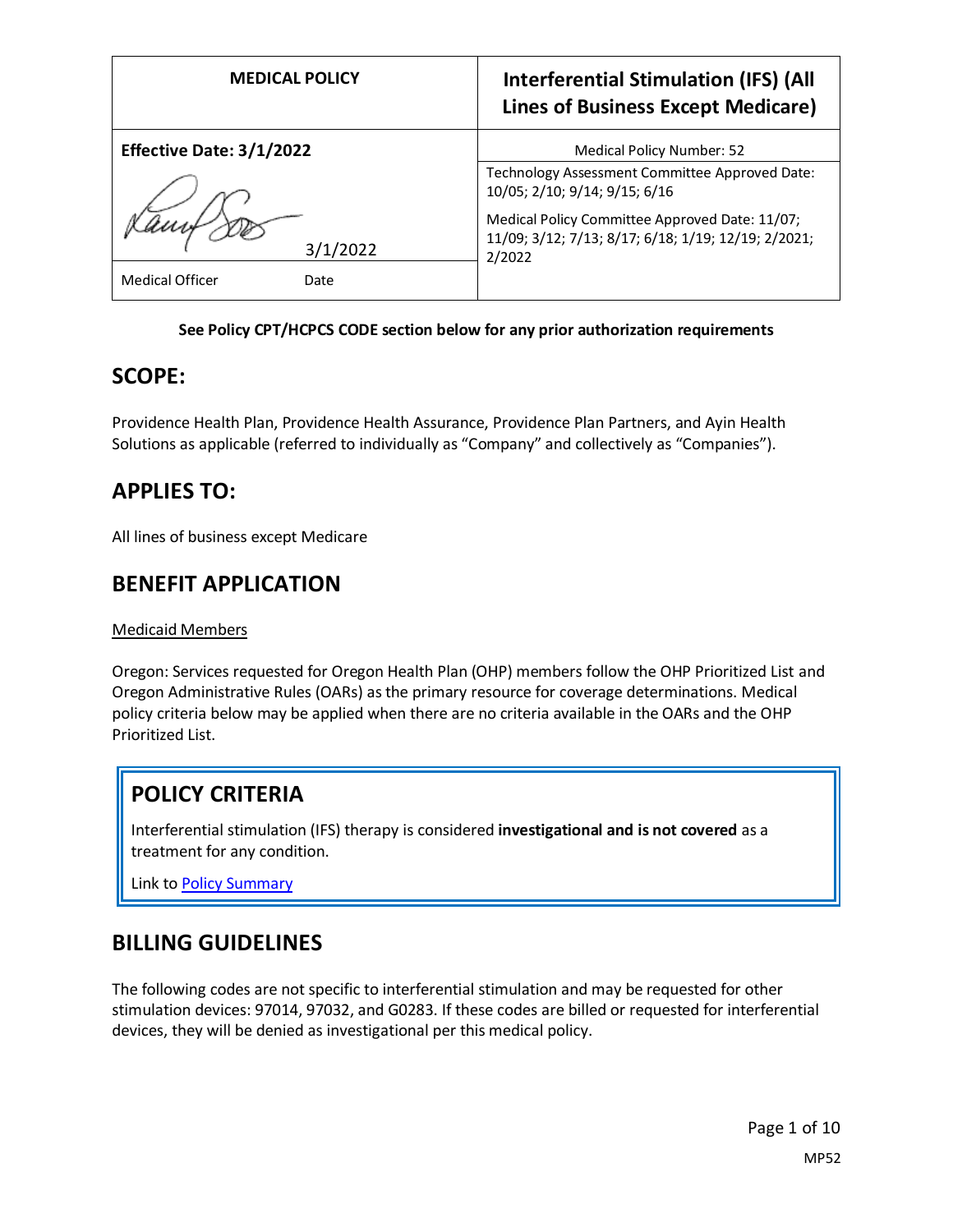# **CPT/HCPCS CODES**

| <b>All Lines of Business</b>                                                                    |                                                                                                                                         |
|-------------------------------------------------------------------------------------------------|-----------------------------------------------------------------------------------------------------------------------------------------|
| No Prior Authorization Required                                                                 |                                                                                                                                         |
| 97014                                                                                           | Application of a modality to 1 or more areas; electrical stimulation (unattended)                                                       |
| 97032                                                                                           | Application of a modality to 1 or more areas; electrical stimulation (manual), each 15<br>minutes                                       |
| G0283                                                                                           | Electrical stimulation (unattended), to one or more areas for indication(s) other than<br>wound care, as part of a therapy plan of care |
| <b>Not Covered</b>                                                                              |                                                                                                                                         |
| S8130                                                                                           | Interferential current stimulator, 2 channel                                                                                            |
| S8131                                                                                           | Interferential current stimulator, 4 channel                                                                                            |
| <b>Unlisted Codes</b>                                                                           |                                                                                                                                         |
| All unlisted codes will be reviewed for medical necessity, correct coding, and pricing at the   |                                                                                                                                         |
| claim level. If an unlisted code is billed related to services addressed in this policy then it |                                                                                                                                         |
| will be denied as Not Covered.                                                                  |                                                                                                                                         |
| E1399                                                                                           | Durable medical equipment, miscellaneous                                                                                                |

# **DESCRIPTION**

Interferential stimulation (IFS), also known as interferential current (IFC) therapy, is a form of transcutaneous electrical stimulation (TENS) that has been proposed as a potential therapy to relieve pain, inflammation, and other indications. It is a specialized form of electrostimulation or electrotherapy that uses two medium frequency currents simultaneously. The patterns of interference and summation of the two interacting currents generate a more complex waveform than other forms of electrostimulation, which has led to the hypothesis that it may be more effective than other electrotherapies.<sup>1</sup>

IFS differs from TENS in the frequency and manner in which the current is applied. As a result, IFS devices are marketed as able to provide a deeper penetration of the affected tissue to TENS devices.

The exact mechanism by which IFS alleviates symptoms is unclear. One proposed mechanism is that the repeated stimulation causes the nerves carrying the pain signal to become fatigued and stop transmitting pain signals. A second hypothesis is that IFS induces the body to release of pain-relieving and anti-inflammatory substances.<sup>1</sup>

During IFS therapy, electrodes are placed unilaterally or bilaterally over the painful area to be stimulated and current is applied. The amount of current, length of individual sessions, as well as frequency and length of overall treatment has not been optimized for any given condition, and therefore may vary significantly. IFS is typically used as an adjunctive treatment but is also proposed as a stand-alone therapy. Due to variability in published IFS treatment protocols and the fact that IFS is often used in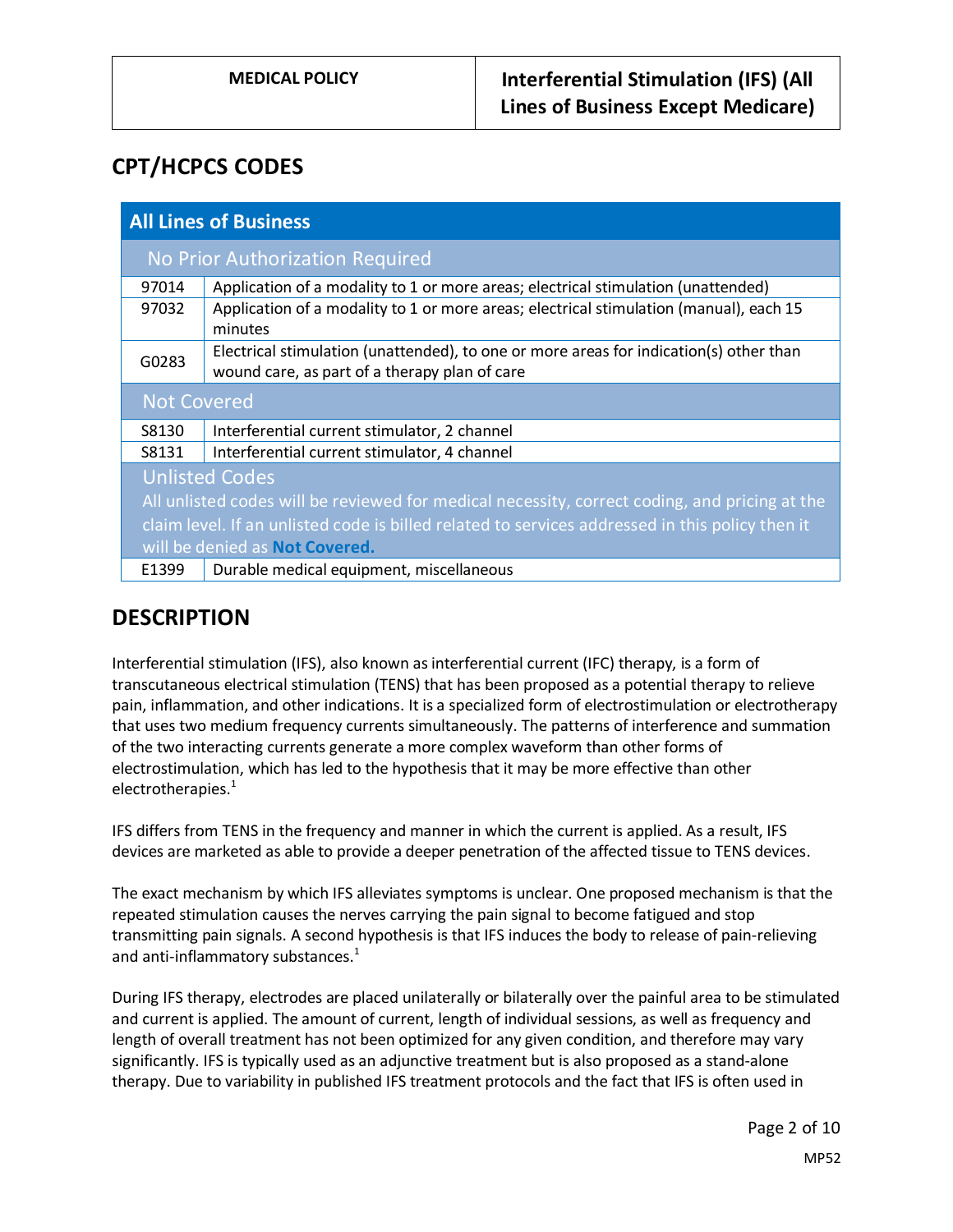combination with a variety of other interventions, evaluating the efficacy of IFS for any condition is difficult.

# **REVIEW OF EVIDENCE**

The use of randomized controlled trials (RCTs) is critical in evaluating any intervention in which clinically relevant outcomes consist of subjective, self-reported improvements in pain, function and disability, since these outcomes may be influenced by nonspecific effects like placebo response and the natural history of the disease. As a result, when randomization is used, differences in reported outcomes between treatment groups may be attributed to the treatment in question. In addition, comparative, randomized studies must be sufficiently powered in order to eliminate any spurious results due to chance, and to allow generalizability of results. Ideally, long-term, double-blinded randomized studies are recommended to determine potential sustained benefits. Due to the large body of low-quality evidence regarding IFS, the review below is focused primarily on systematic reviews of double-blinded RCTs, or those comparing IFS to other interventions.

A review of the ECRI, Hayes, Cochrane, and PubMed databases was conducted regarding the use of interferential simulation (IFS) as a treatment for any condition. Below is a summary of the available RCTs and systematic reviews identified through December of 2021.

#### Systematic Reviews

### *Musculoskeletal Pain*

In 2010, Fuentes et al. published the results of a systematic review that evaluated the efficacy of IFS in the management of musculoskeletal pain, including 20 randomized controlled trials that assessed the use of IFS on joint pain muscle pain soft tissue shoulder pain, and post-operative pain.<sup>2</sup> The majority of studies (n=14) were of moderate methodological quality, and three were of poor quality. The review noted that it was not known whether the analgesic effect of IFS was superior to that of the concomitant interventions and found that IFS as a stand-alone therapy was not significantly better than placebo or other therapy at discharge or follow-up. Limitations include a lack of studies that evaluate IFS alone, heterogeneity between included studies, and methodological limitations of the individual studies; all of which prevent definitive conclusions regarding the efficacy of IFS on pain outcomes.

In 2014, Page et al. published the results of a systematic review that evaluated the efficacy of different electrotherapies for adhesive capsulitis (frozen shoulder), including three RCTs comparing IFS to sham or other interventions.<sup>3</sup> Two of the RCTs used IFS in combination with other treatments, and one RCT used IFS in isolation. The included trials were small in sample size (n=20 to 50), and heterogeneous in terms of comparator groups. Two studies were unblinded, had a high risk of performance bias and detection bias for the self-reported outcomes, and had incomplete outcome data. The review concluded that, based on very low quality evidence, they were uncertain whether interferential current was more or less effective than any given comparator evaluated.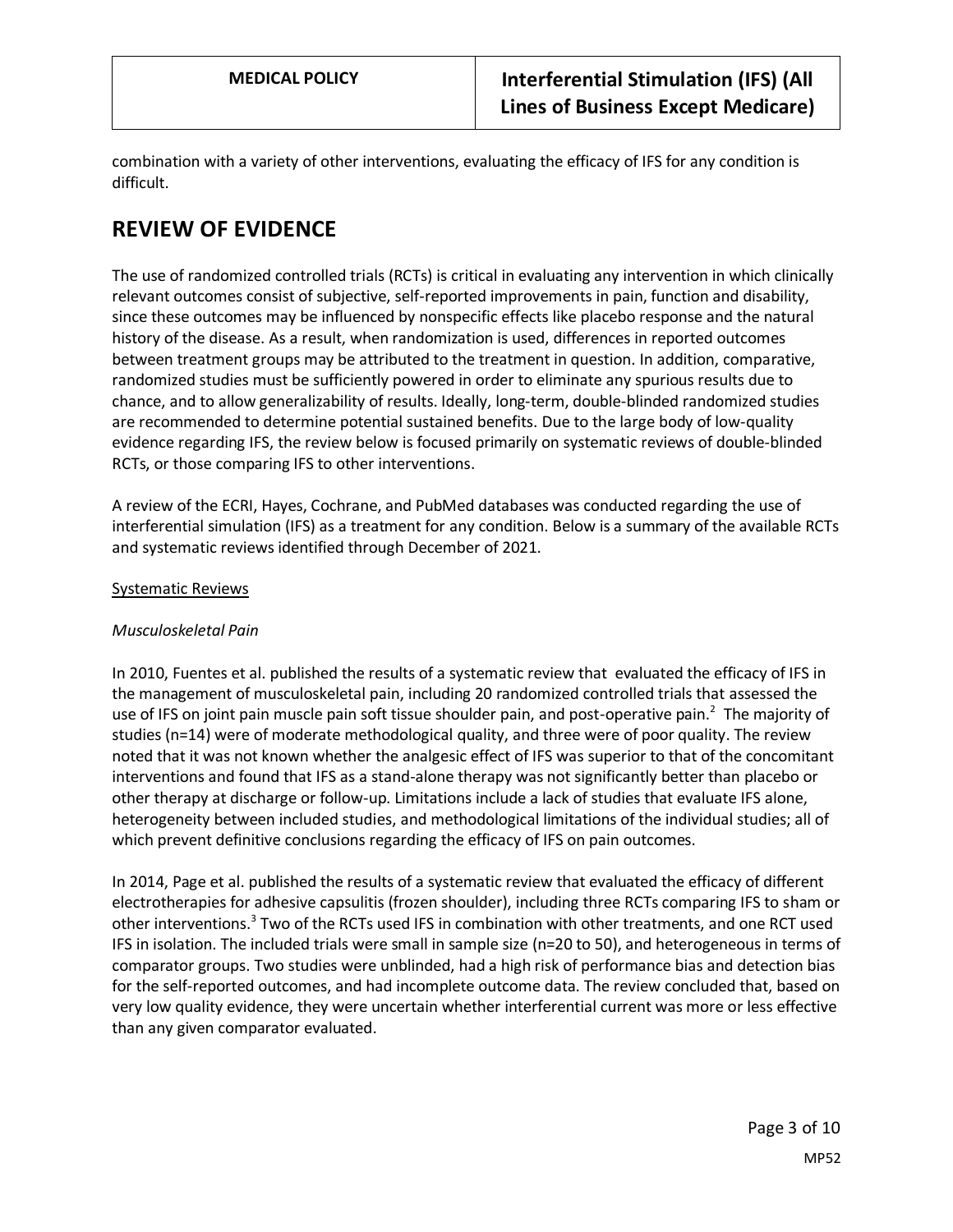#### *Osteoarthritis*

In 2015, Zeng et al. published the results of a systematic review that evaluated the efficacy of different electrical stimulation therapies in pain relief of patients with knee osteoarthritis (OA), including six RCTs comparing IFS to sham or other interventions.<sup>4</sup> Of the six types of electrical stimulation therapies evaluated, IFS showed the most promise in terms of pain reduction. However, the included studies were limited by between study heterogeneity in patient populations and IFS treatment protocols, small sample size (n= 12 to 123), and short-term post-treatment follow-up (0 weeks to 6 months), making the validity of the reported results difficult to interpret.

In 2019, Ferreira published a systematic review with meta-analysis of randomized controlled trials that evaluated non-surgical and non-pharmacological interventions commonly used for knee OA.<sup>5</sup> Amongst 52 RCT's, the authors identified only 5 meeting meta-analysis criteria. IFS was noted to require more research to draw conclusions, and exercise was identified as the most efficacious intervention for knee OA.

#### *Low Back Pain*

In 2017, Chou et al. published a systematic review of nonpharmacologic therapies for low back pain, which was used as the basis for the 2017 American College of Physicians Clinical Practice Guideline discussed below.<sup>6,7</sup> This review evaluated studies published through November 2016, and it included four randomized controlled trials (RCTs) (n=62 to 240) comparing IFS to other interventions or IFS in combination with another therapy versus other interventions for nonradicular low back pain. No trial compared interferential therapy versus sham therapy.<sup>8-11</sup> Trials varied in the number and duration of IFS sessions and in technical parameters. Follow-up was between 3 to 12 months (1 week to 10 months following the end of therapy). Two of the trials found no difference between IFS and either traction or spinal manipulation for any of the outcomes reported.<sup>8,10</sup> One trial found the IFS significantly improved some short-term pain outcomes, but not all, when compared to superficial massage.<sup>11</sup> One trial compared a combination of interferential therapy plus spinal manipulation versus manipulation alone but reported no differences in outcomes between the two treatments.

Three trials were rated poor quality and one trial was of moderate quality. Methodological limitations included failure to blind patients or care providers, high attrition, and failure to perform intention-totreat analysis. In addition, one trial also reported potentially important baseline differences, and one trial failed to report use of co-interventions and compliance to assigned therapies. The review concluded that there was insufficient evidence to determine effects of IFT as a stand-alone or an adjunctive therapy.

### *Gastrointestinal (GI) Disorders*

In 2018, Moore et al. published the results of a review the evaluated effects of IFS for gastrointestinal motility disorders, including 17 studies (11 of which were RCTs).<sup>12</sup> Three RCTs evaluated adults and eight evaluated children with various GI indications including constipation, irritable bowel disease, dyspepsia, neurogenic bowel dysfunction, post-operative Hirschsprung's disease, and others.<sup>13-18</sup> The reviewed stated that although IFS appears to be promising in children, the studies are preliminary and suffered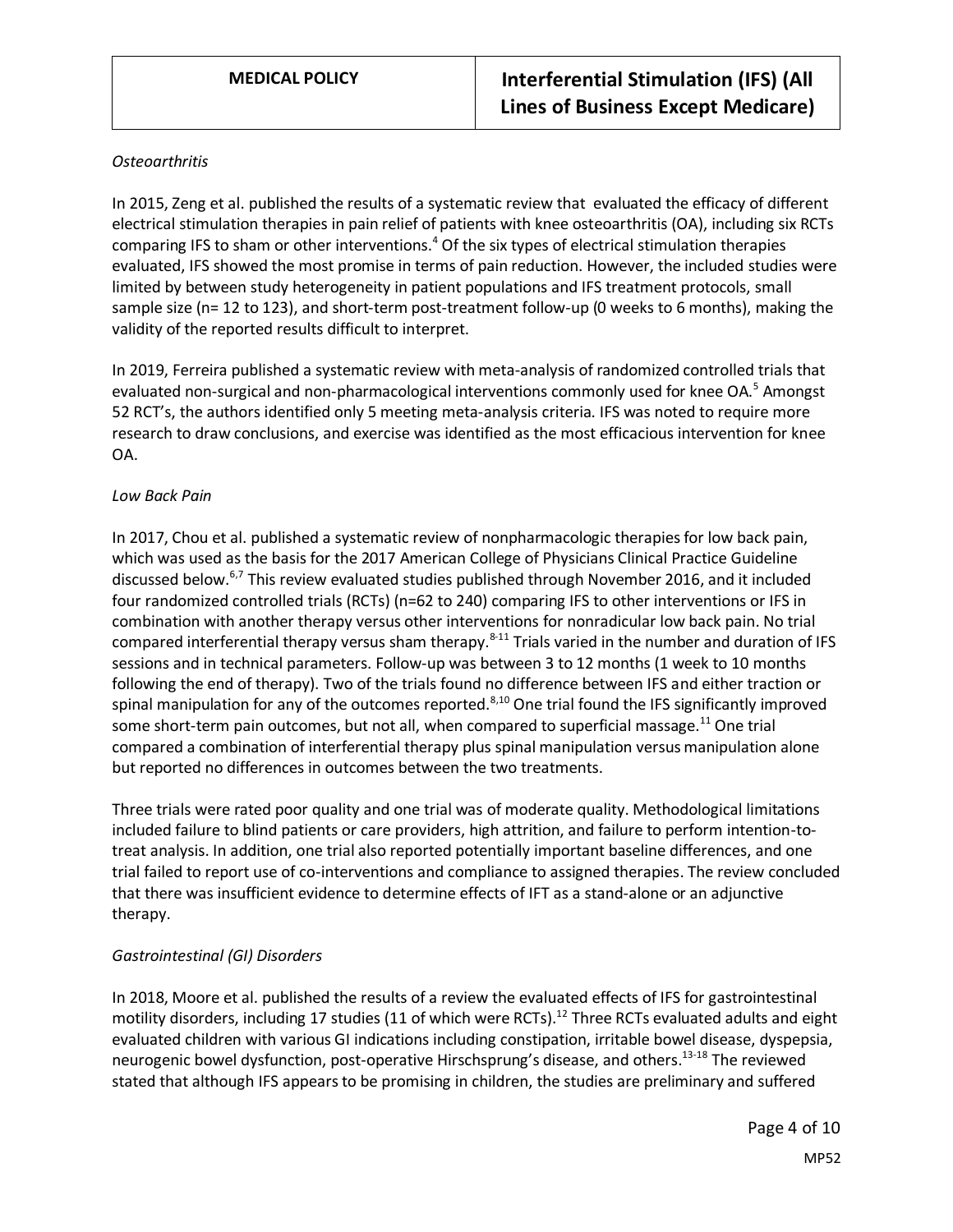from methodological limitations, including small sample size, heterogeneous patient populations and stimulation parameters and lack of appropriate control groups.

### *Other Conditions*

IFS has been evaluated in systematic reviews for indications not addressed above. These reviews drew similar conclusions about the efficacy of IFS as the reviews above, citing lack of generalizable results, low quality evidence, too few trials, and the inability to draw definitive conclusions about the efficacy of IFS.

These reviews addressed:

- $\bullet$  fibromyalgia<sup>19</sup>
- $\bullet$  neck pain<sup>20</sup>

#### Randomized Controlled Trials

IFS has been evaluated in RCTs as a therapy for a number of indications including:

- $\bullet$  total knee arthroplasty<sup>21</sup>
- recurrent jaw pain $^{22}$
- $\bullet$  idiopathic carpal tunnel syndrome<sup>23</sup>
- chronic stroke plantarflexor spasticity<sup>24</sup>
- $\bullet$  urinary incontinence<sup>25-27</sup>
- $\bullet$  elbow pain<sup>22-28</sup>
- post-traumatic complex regional pain syndrome, type  $1^{29}$
- chronic neck pain $30-32$
- hemiplegic shoulder pain $33$

Similar to the RCTs included in the systematic reviews above for other indications, these RCTs are limited by small sample sizes, short-term follow-up, and high numbers of patients lost to follow-up. Despite these design flaws, in recent studies, numerous RCTs have reported no differences between IFC and alternative therapies or sham control groups. Before definitive assessments can be made, higherquality studies with longer follow-up are needed.

# **CLINICAL PRACTICE GUIDELINES**

#### Low Back Pain

#### *American College of Physicians (ACP)*

In 2017, the ACP published clinical practice guidelines on noninvasive treatments for acute, subacute, and chronic low back pain.<sup>34</sup> These guidelines provided recommendations based on a systematic review of RCTs and systematic reviews published through April of 2015, with an extended review through November 2016 (see evidence section above for the published results of this systematic review).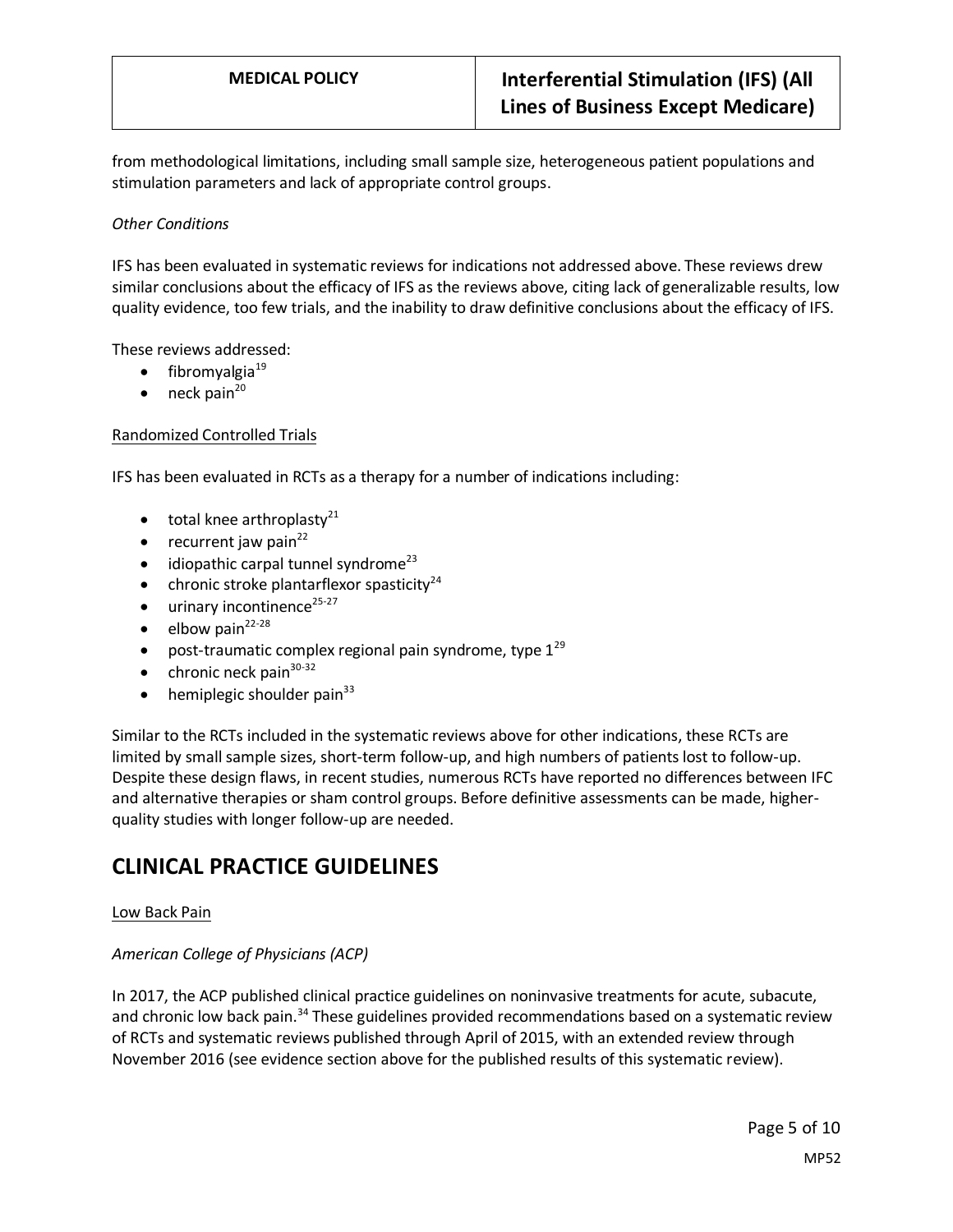The guidelines determined that there was insufficient evidence of the benefits and harms of IFS as a therapy for chronic low back and radicular low back pain. IFS was not addressed for acute or subacute low back pain.

### *National Institute for Health and Care Excellence (NICE)*

In 2016 (updated in 2020), NICE published clinical guidelines on the assessment and management of low back pain and sciatica in adults over the age of 16 years, which stated the following:<sup>35</sup>

"Do not offer interferential therapy for managing low back pain with or without sciatica."

The guideline "concluded that there was a lack of evidence of clinical benefit to support a recommendation for the use of Interferential therapy as a treatment for low back pain or sciatica", stating, "no difference between interventions was observed when comparing interferential therapy with" any of the other treatments.

#### Knee Osteoarthritis

#### *American Association of Orthopedic Surgeons (AAOS)*

In 2021, the AAOS published evidence-based clinical practice guidelines for management of osteoarthritis of the knee.<sup>36</sup> Interferential stimulation was not mentioned in the guideline, but transcutaneous electrical nerve stimulation was reviewed and found to have limited evidence to support its use for symptomatic osteoarthritis of the knee.

"The Transcutaneous Electrical Nerve Stimulation recommendation has been downgraded two levels because of inconsistent evidence and a lack of internal consistency with recommendations of equal supporting evidence."

## <span id="page-5-0"></span>**POLICY SUMMARY**

There is insufficient evidence that the use of interferential stimulation (IFS) as a stand-alone or adjunctive therapy is effective for any indication, compared to other treatment modalities. The body of evidence includes randomized controlled trials for a wide variety of indications, including pain and gastrointestinal conditions, which are limited by small sample sizes, heterogeneous patient populations and IFS procedure protocol, and little to no post-treatment follow-up. Therefore, based on the lack of larger well-designed randomized trials with long-term follow-up, conclusions cannot be reached about the effectiveness of IFS therapy on pain reduction for any condition. In addition, the mechanism by which IFS alleviates symptoms, including pain outcomes, is currently unclear. Lastly, recent high quality clinical practice guidelines either recommend against the use of IFS or cannot recommend either for or against the use of IFS due to insufficient evidence for indications for which it is commonly proposed.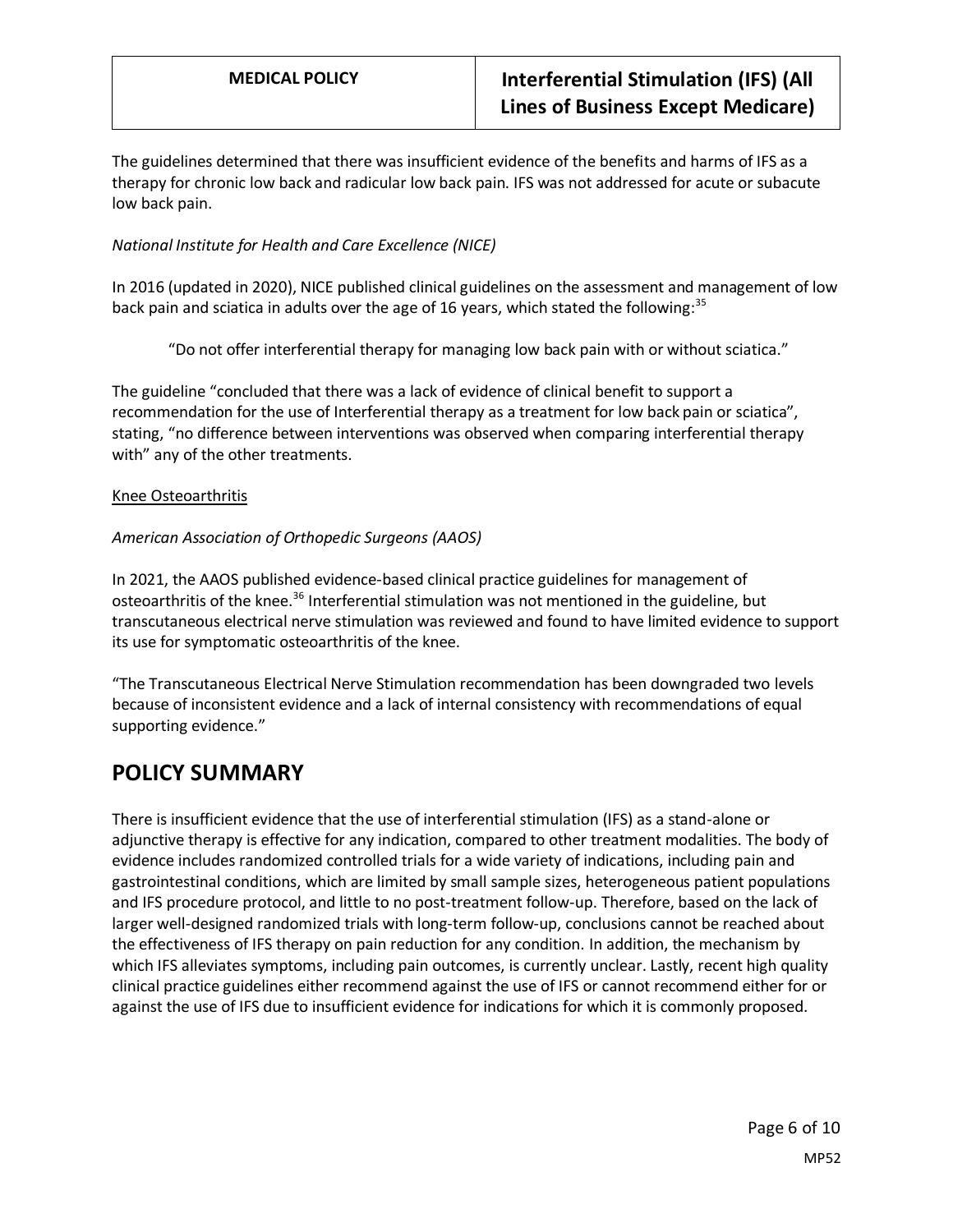# **INSTRUCTIONS FOR USE**

Company Medical Policies serve as guidance for the administration of plan benefits. Medical policies do not constitute medical advice nor a guarantee of coverage. Company Medical Policies are reviewed annually and are based upon published, peer-reviewed scientific evidence and evidence-based clinical practice guidelines that are available as of the last policy update. The Companies reserve the right to determine the application of Medical Policies and make revisions to Medical Policies at any time. Providers will be given at least 60-days notice of policy changes that are restrictive in nature. The scope and availability of all plan benefits are determined in accordance with the applicable coverage agreement. Any conflict or variance between the terms of the coverage agreement and Company Medical Policy will be resolved in favor of the coverage agreement.

## **REGULATORY STATUS**

### U.S. Food & Drug Administration (FDA) Device Approval

Most interferential stimulators are approved as 510(k) Class II devices by the FDA, with more than 30 devices receiving 510(k) clearance.<sup>37</sup> Examples of FDA-approved devices include, but are not limited to:

- BMLS02-6 and BMLS03-6 (Biomedical Life Systems, Inc.)
- IF-4000 (Apex Medical Corporation)
- IF-100507 (Everlife Medical Equipment Co., Ltd.)
- Medstar™ 100 (MedNet Services. Inc.)
- Netwave and RTM1000 (Ryan Telemedicine)

### Mental Health Parity Statement

Coverage decisions are made on the basis of individualized determinations of medical necessity and the experimental or investigational character of the treatment in the individual case. In cases where medical necessity is not established by policy for specific treatment modalities, evidence not previously considered regarding the efficacy of the modality that is presented shall be given consideration to determine if the policy represents current standards of care.

# **MEDICAL POLICY CROSS REFERENCES**

- Clinical Trials (All Lines of Business Except Medicare)
- Clinical Trials and IDE Studies (Medicare Only)
- Microcurrent Electrical Nerve Stimulation (MENS)
- Peripheral Nerve Stimulation for Chronic Pain (Medicare Only)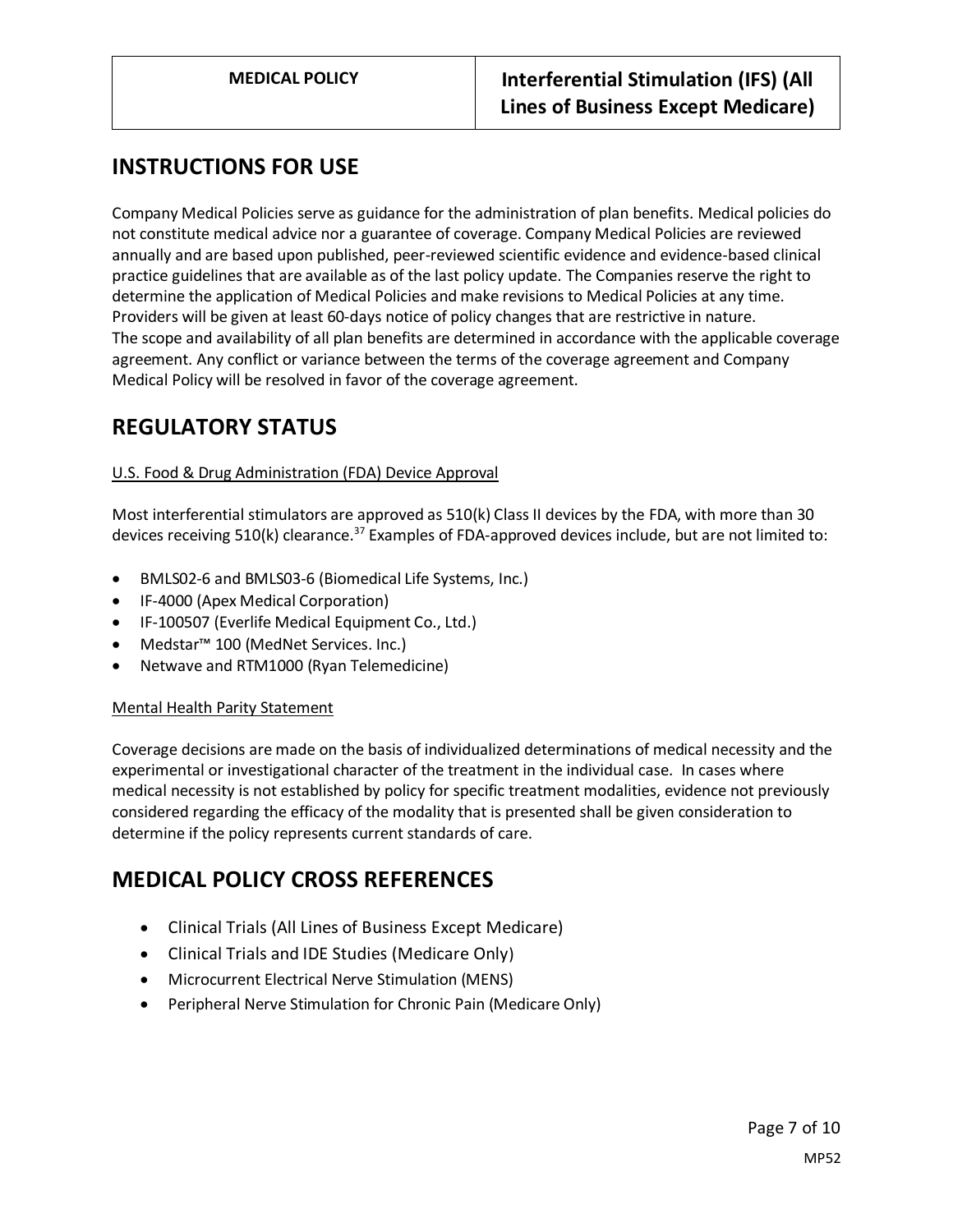## **REFERENCES**

- 1. ECRI Institute. Custom Rapid Responses Guidance. Interferential Current Therapy for Treating Conditions Other Than Low-back Pain. Updated: 2/21/2013. Published: 8/9/2007. [https://www.ecri.org/components/Hotline/Pages/10135.aspx?tab=2.](https://www.ecri.org/components/Hotline/Pages/10135.aspx?tab=2) Accessed 1/12/2022.
- 2. Fuentes JP, Armijo Olivo S, Magee DJ, Gross DP. Effectiveness of interferential current therapy in the management of musculoskeletal pain: a systematic review and meta-analysis. *Phys Ther.*  2010;90(9):1219-1238.<https://www.ncbi.nlm.nih.gov/pubmed/20651012>
- 3. Page MJ, Green S, Kramer S, Johnston RV, McBain B, Buchbinder R. Electrotherapy modalities for adhesive capsulitis (frozen shoulder). *Cochrane Database of Systematic Reviews.*  2014(10):CD011324[. http://dx.doi.org/10.1002/14651858.CD011324](http://dx.doi.org/10.1002/14651858.CD011324)
- 4. Zeng C, Li H, Yang T, et al. Electrical stimulation for pain relief in knee osteoarthritis: systematic review and network meta-analysis. *Osteoarthritis Cartilage.* 2015;23(2):189-202. <https://www.ncbi.nlm.nih.gov/pubmed/25497083>
- 5. Ferreira RM, Torres RT, Duarte JA, Goncalves RS. Non-Pharmacological and Non-Surgical Interventions for Knee Osteoarthritis: A Systematic Review and Meta-Analysis. *Acta Reumatol Port.* 2019[. https://www.ncbi.nlm.nih.gov/pubmed/31356585](https://www.ncbi.nlm.nih.gov/pubmed/31356585)
- 6. Chou R, Deyo R, Friedly J, et al. Nonpharmacologic Therapies for Low Back Pain: A Systematic Review for an American College of Physicians Clinical Practice Guideline. *Ann Intern Med.*  2017;166(7):493-505[. https://www.ncbi.nlm.nih.gov/pubmed/28192793](https://www.ncbi.nlm.nih.gov/pubmed/28192793)
- 7. Chou R DR, Friedly J, Skelly A, Hashimoto R, Weimer M,et al. Noninvasive Treatments for Low Back Pain. Comparative Effectiveness Review no. 169. (Prepared by the Pacific Northwest Evidence-based Practice Center under contract no. 290-2012-00014-I.) AHRQ publication no. 16- EHC004-EF. Rockville: Agency for Healthcare Research and Quality. 2016. [https://www.ncbi.nlm.nih.gov/books/NBK350276/pdf/Bookshelf\\_NBK350276.pdf](https://www.ncbi.nlm.nih.gov/books/NBK350276/pdf/Bookshelf_NBK350276.pdf) s
- 8. Hurley DA, McDonough SM, Dempster M, Moore AP, Baxter GD. A randomized clinical trial of manipulative therapy and interferential therapy for acute low back pain. *Spine (Phila Pa 1976).*  2004;29(20):2207-2216[. https://www.ncbi.nlm.nih.gov/pubmed/15480130](https://www.ncbi.nlm.nih.gov/pubmed/15480130)
- 9. Hurley DA, Minder PM, McDonough SM, Walsh DM, Moore AP, Baxter DG. Interferential therapy electrode placement technique in acute low back pain: a preliminary investigation. *Arch Phys Med Rehabil.* 2001;82(4):485-493[. https://www.ncbi.nlm.nih.gov/pubmed/11295009](https://www.ncbi.nlm.nih.gov/pubmed/11295009)
- 10. Werners R, Pynsent PB, Bulstrode CJ. Randomized trial comparing interferential therapy with motorized lumbar traction and massage in the management of low back pain in a primary care setting. *Spine (Phila Pa 1976).* 1999;24(15):1579-1584. <https://www.ncbi.nlm.nih.gov/pubmed/10457578>
- 11. Lara-Palomo IC, Aguilar-Ferrandiz ME, Mataran-Penarrocha GA, et al. Short-term effects of interferential current electro-massage in adults with chronic non-specific low back pain: a randomized controlled trial. *Clin Rehabil.* 2013;27(5):439-449. <https://www.ncbi.nlm.nih.gov/pubmed/23035006>
- 12. Moore JS, Gibson PR, Burgell RE. Neuromodulation via Interferential Electrical Stimulation as a Novel Therapy in Gastrointestinal Motility Disorders. *J Neurogastroenterol Motil.* 2018;24(1):19- 29[. https://www.ncbi.nlm.nih.gov/pubmed/29291605](https://www.ncbi.nlm.nih.gov/pubmed/29291605)
- 13. Kajbafzadeh AM, Sharifi-Rad L, Nejat F, Kajbafzadeh M, Talaei HR. Transcutaneous interferential electrical stimulation for management of neurogenic bowel dysfunction in children with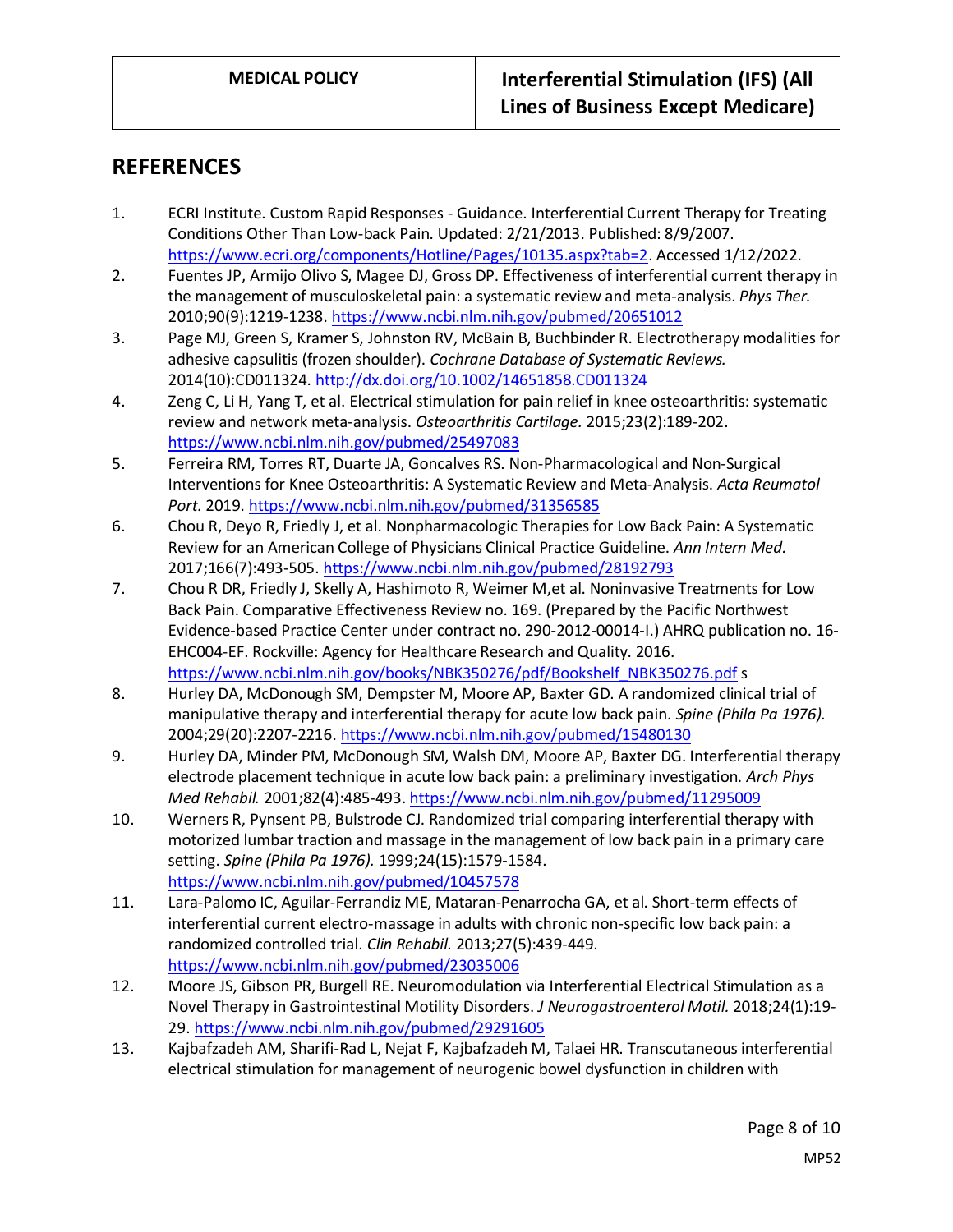myelomeningocele. *Int J Colorectal Dis.* 2012;27(4):453-458. <https://www.ncbi.nlm.nih.gov/pubmed/22065105> 14. Clarke MC, Chase JW, Gibb S, Hutson JM, Southwell BR. Improvement of quality of life in children with slow transit constipation after treatment with transcutaneous electrical stimulation. *J Pediatr Surg.* 2009;44(6):1268-1272; discussion 1272. <https://www.ncbi.nlm.nih.gov/pubmed/19524752> 15. Coban S, Akbal E, Koklu S, et al. Clinical trial: transcutaneous interferential electrical stimulation in individuals with irritable bowel syndrome - a prospective double-blind randomized study. *Digestion.* 2012;86(2):86-93.<https://www.ncbi.nlm.nih.gov/pubmed/22846190> 16. Koklu S, Koklu G, Ozguclu E, Kayani GU, Akbal E, Hascelik Z. Clinical trial: interferential electric stimulation in functional dyspepsia patients - a prospective randomized study. *Aliment Pharmacol Ther.* 2010;31(9):961-968[. https://www.ncbi.nlm.nih.gov/pubmed/20136803](https://www.ncbi.nlm.nih.gov/pubmed/20136803) 17. Ladi-Seyedian SS, Sharifi-Rad L, Manouchehri N, Ashjaei B. A comparative study of transcutaneous interferential electrical stimulation plus behavioral therapy and behavioral therapy alone on constipation in postoperative Hirschsprung disease children. *J Pediatr Surg.*  2017;52(1):177-183[. https://www.ncbi.nlm.nih.gov/pubmed/27524737](https://www.ncbi.nlm.nih.gov/pubmed/27524737) 18. Yang Y, Yim J, Choi W, Lee S. Improving slow-transit constipation with transcutaneous electrical stimulation in women: A randomized, comparative study. *Women Health.* 2017;57(4):494-507. <https://www.ncbi.nlm.nih.gov/pubmed/27067259> 19. Ricci NA, Dias CN, Driusso P. [The use of electrothermal and phototherapeutic methods for the treatment of fibromyalgia syndrome: a systematic review]. *Rev Bras Fisioter.* 2010;14(1):1-9. <https://www.ncbi.nlm.nih.gov/pubmed/20414555> 20. Kroeling P, Gross A, Graham N, et al. Electrotherapy for neck pain. *The Cochrane database of systematic reviews.* 2013(8):Cd004251.<https://www.ncbi.nlm.nih.gov/pubmed/23979926> 21. Kadi MR, Hepguler S, Atamaz FC, et al. Is interferential current effective in the management of pain, range of motion, and edema following total knee arthroplasty surgery? A randomized double-blind controlled trial. *Clin Rehabil.* 2019;33(6):1027-1034. <https://www.ncbi.nlm.nih.gov/pubmed/30764635> 22. Taylor K, Newton RA, Personius WJ, Bush FM. Effects of interferential current stimulation for treatment of subjects with recurrent jaw pain. *Phys Ther.* 1987;67(3):346-350. <https://www.ncbi.nlm.nih.gov/pubmed/3493493>

- 23. Koca I, Boyaci A, Tutoglu A, Ucar M, Kocaturk O. Assessment of the effectiveness of interferential current therapy and TENS in the management of carpal tunnel syndrome: a randomized controlled study. *Rheumatol Int.* 2014;34(12):1639-1645. <https://www.ncbi.nlm.nih.gov/pubmed/24728028>
- 24. Suh HR, Han HC, Cho HY. Immediate therapeutic effect of interferential current therapy on spasticity, balance, and gait function in chronic stroke patients: a randomized control trial. *Clin Rehabil.* 2014;28(9):885-891.<https://www.ncbi.nlm.nih.gov/pubmed/24607801>
- 25. Demirturk F, Akbayrak T, Karakaya IC, et al. Interferential current versus biofeedback results in urinary stress incontinence. *Swiss medical weekly.* 2008;138(21-22):317-321. <https://www.ncbi.nlm.nih.gov/pubmed/18516753>
- 26. Kajbafzadeh AM, Sharifi-Rad L, Baradaran N, Nejat F. Effect of pelvic floor interferential electrostimulation on urodynamic parameters and incontinency of children with myelomeningocele and detrusor overactivity. *Urology.* 2009;74(2):324-329. <https://www.ncbi.nlm.nih.gov/pubmed/19476983>